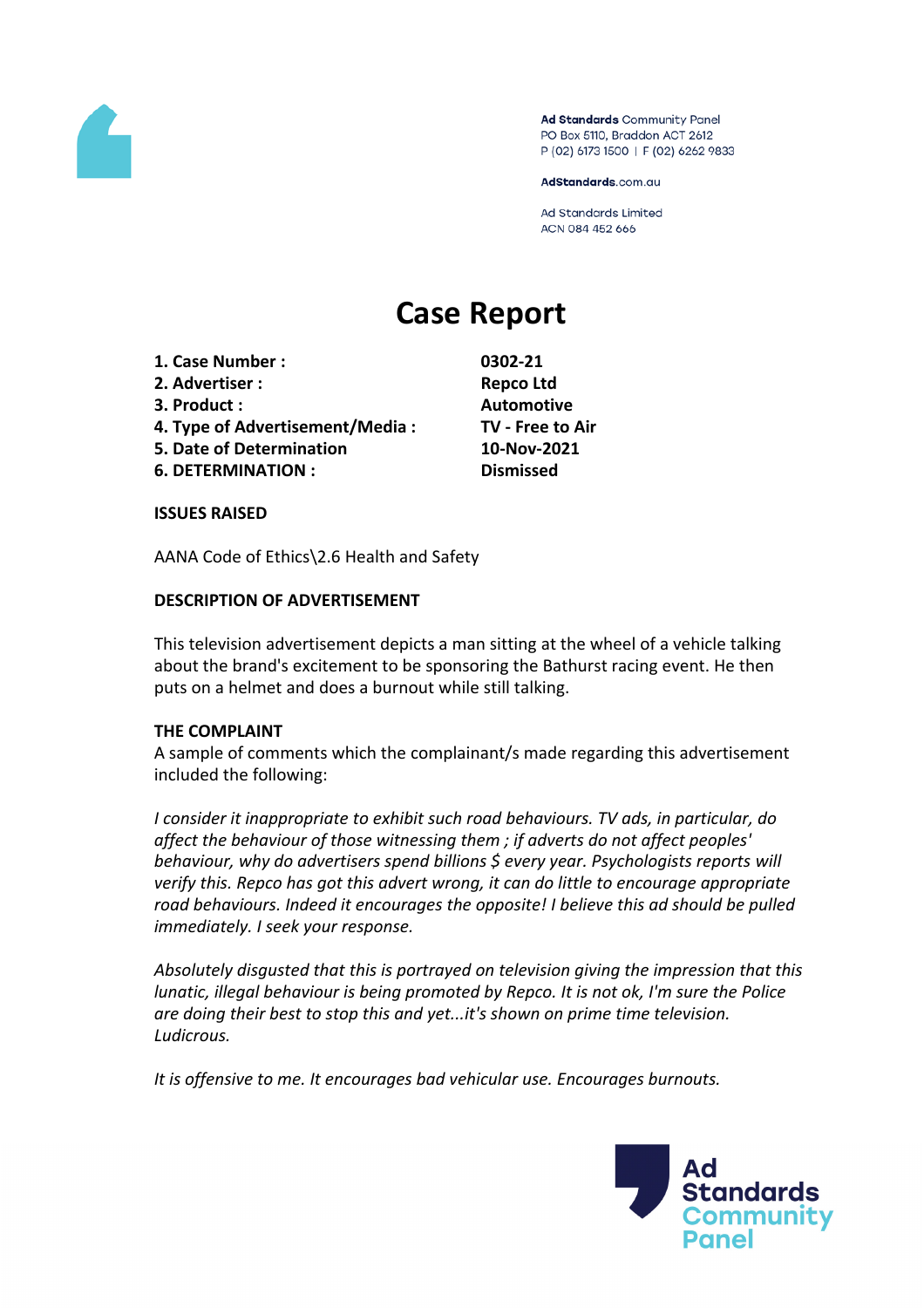

#### **THE ADVERTISER'S RESPONSE**

Comments which the advertiser made in response to the complainant/s regarding this advertisement include the following:

*This Repco ad depicts a modified vehicle, with a single male stunt driver, wearing a helmet, performing a controlled burnout stunt, on a purpose-build closed race track.*

*When developing this new Repco campaign, the intention was to convey a sense of the spirit and energy of the Bathurst 1000 experience. The ad is to celebrate a commercial partnership with an iconic race, which is the biggest and most revered event in Australian Motorsport.*

*Burnout displays are a common part of the motor racing spectacle, particularly at Bathurst where the winning driver performs a victory burnout. As such this is part of a strong sub-culture of Repco's core customer groups who are car enthusiasts and regularly restore, modify, enhance and compete in their vehicles.* 

*Repco does not condone or encourage any form of unsafe or illegal behaviour. This stunt is performed by a qualified stunt professional, wearing a helmet, on a closed, private race track, purpose-built for the stunts performed. The ad does not show any other vehicles or people in the vicinity of the vehicle performing the stunt, or anywhere else in the picture.*

*These stunts were conducted safely and legally, and the following actions were taken to ensure safety remained at the front of everything we did during production:*

*• The ad was produced in conjunction with certified stunt & precision drivers. All performers wore appropriate safety equipment and the stunt utilised a purpose-built race vehicle on a closed race circuit environment.* 

*• All action took place under the supervision of accredited stunt supervisors. A detailed safety & risk assessment was prepared during pre-production prior to the shoot commencing. This report required our stunt performers & supervisors to be accredited at the highest level necessary to execute the activity outlined in the film. Safety on the set of this production was paramount, and executed successfully.*

*• The content within the produced TV commercials was produced to be considered within the context of 'motorsport'. The vehicle utilised for filming being purpose built and modified, with careful consideration taken throughout pre-production to ensure that the visuals depicted were clearly within the context of motorsport.*

*• The controlled environment is clearly free of any other people, vehicles, buildings, further illustrating the safe environment it was conducted.*

*• Our advertising agency sought regular advice from CAD (Commercials Advice) from the start to finish of production, and we were issued with a 'W' rating which means*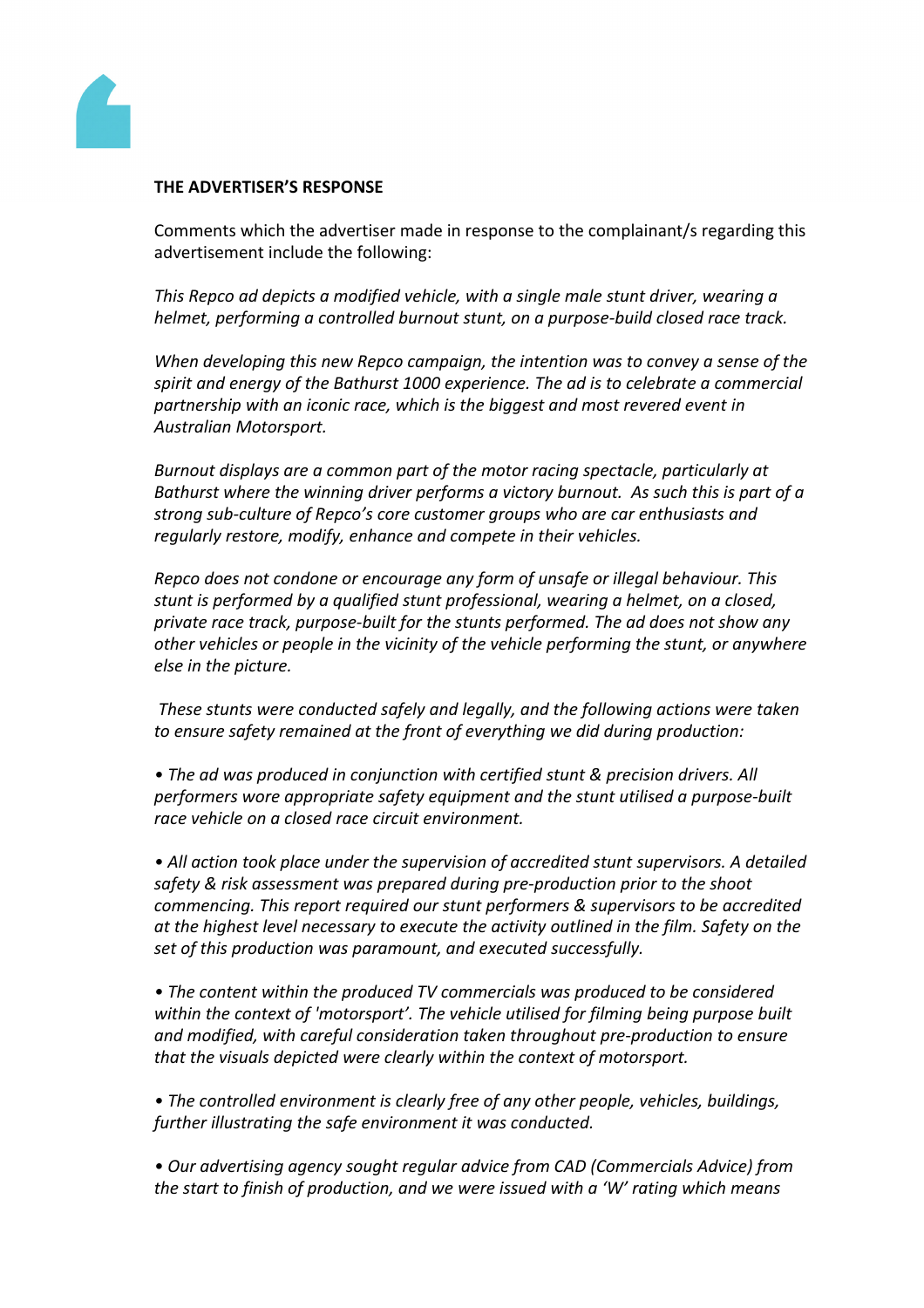

*that we cannot feature during children's programming. In addition, our media agency were made fully aware of the CAD approval rating and constructed the media buy in line with the Free TV Commercial Television Industry Code of Practice 2018.*

*• Lastly, the ad clearly includes a warning disclaimer, advising of the above safety measures taken. Disclaimer transcript: Do not attempt to replicate any of the high octane stunts you are about to witness. This actor is a professional driver, using a purpose-built, modified and fully Bathurstified vehicle, on a closed race course.*

*The ad does not depict any discrimination or vilification, exploitative or degrading activities, violence, sex, sexuality or nudity, offensive language, and is clearly distinguishable as advertising for Repco.*

# **THE DETERMINATION**

The Ad Standards Community Panel (the Panel) considered whether this advertisement breaches Section 2 of the AANA Code of Ethics (the Code).

The Panel noted the complainants' concerns that the advertisement includes unsafe behaviour which would breach the road rules and could lead to people attempting to copy the behaviour.

The Panel viewed the advertisement and noted the advertiser's response.

# **Section 2.6: Advertising shall not depict material contrary to Prevailing Community Standards on health and safety.**

The Panel noted the Practice Note to Section 2.6 which states:

*"Images of unsafe driving, bike riding without helmets or not wearing a seatbelt while driving a motor vehicle are likely to be contrary to prevailing community standards relating to health and safety irrespective of whether such depictions are for the product/service being advertised or are incidental to the product."*

The Panel noted the advertiser's response that the advertisement had been filmed in controlled conditions, and the stunt was performed by professional driver and included a disclaimer.

The Panel noted that it is illegal for people to perform burnouts on public roads.

The Panel noted that in this ad the stunt is clearly not being performed by a driver of an everyday passenger vehicle on a public road or road-related area. The Panel noted that the vehicle was clearly in racing livery and featured a roll-cage. The Panel noted that the driver was wearing a seatbelt and helmet and it appeared as though all possible steps had been taken to ensure his safety.